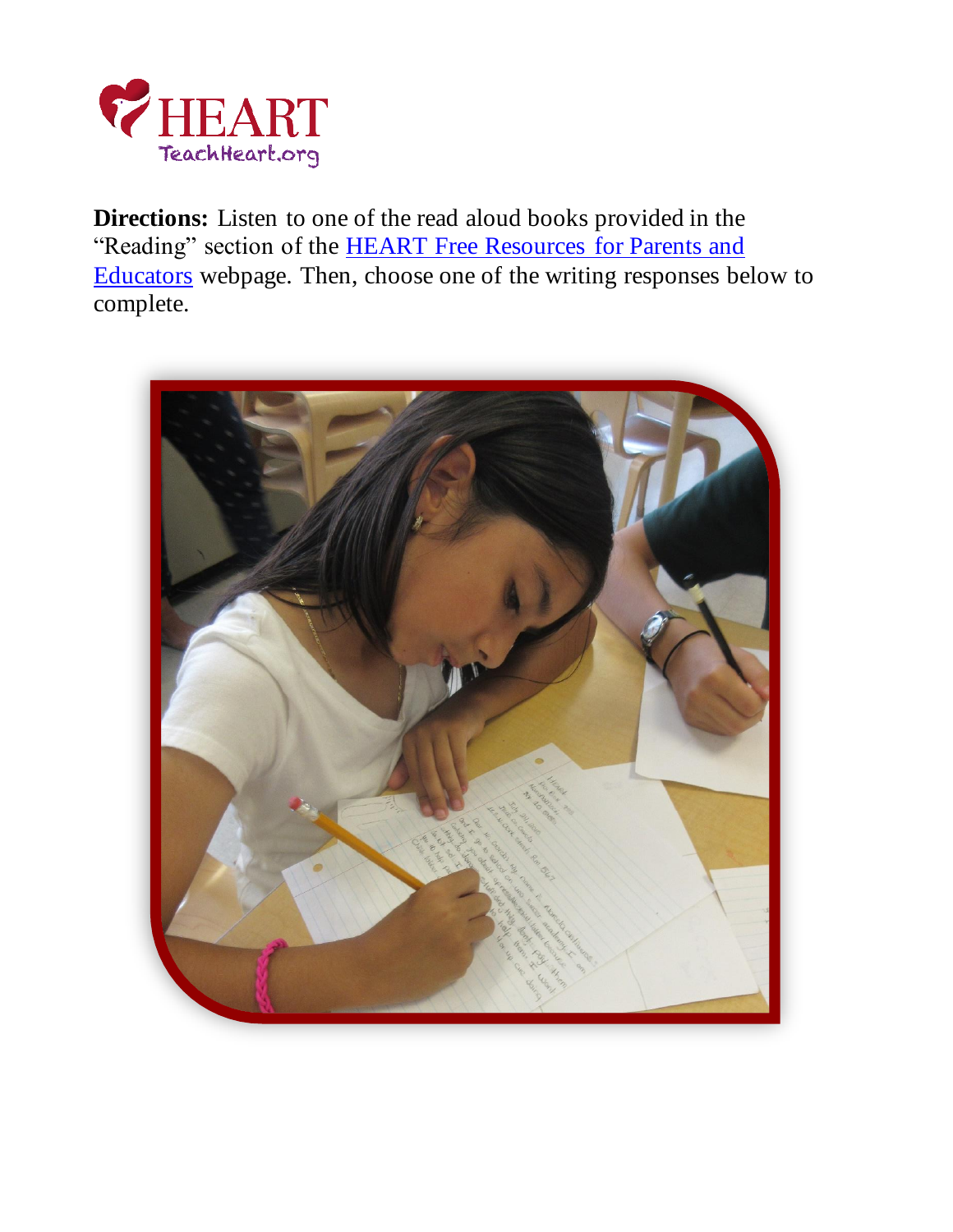

## **Writing Response: Text to Learning**

| <b>Connection Starter:</b> |  |
|----------------------------|--|
|                            |  |
|                            |  |
|                            |  |
|                            |  |
|                            |  |
|                            |  |
|                            |  |
| Final Book Summary:        |  |
|                            |  |
|                            |  |
|                            |  |
|                            |  |
|                            |  |
|                            |  |
|                            |  |
|                            |  |
| Rating:                    |  |
|                            |  |
|                            |  |
|                            |  |
|                            |  |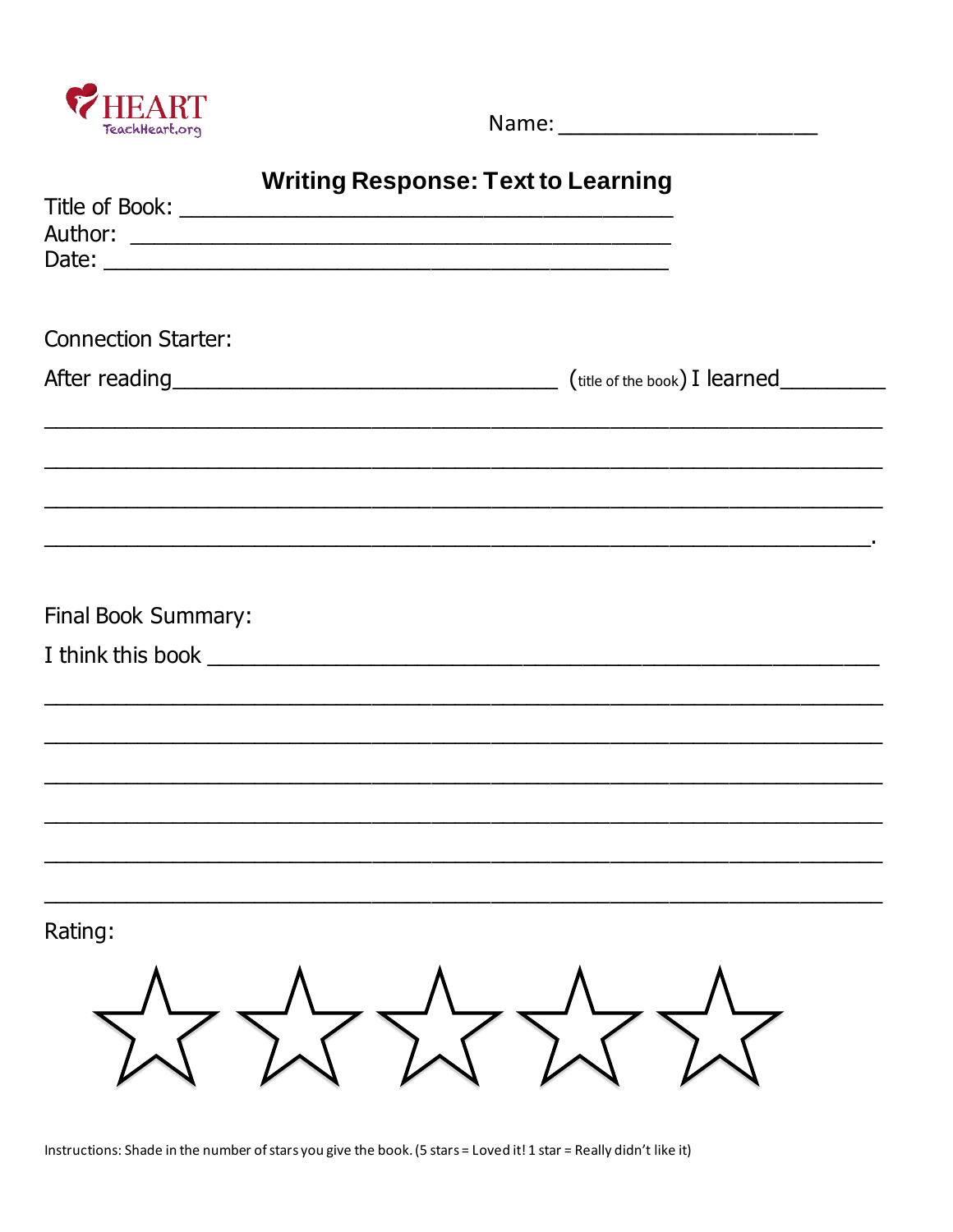

### **Writing Response: Text to Self**

| <b>Connection Starter:</b> |                                              |
|----------------------------|----------------------------------------------|
|                            | (title of the book) connects to me because I |
|                            |                                              |
|                            |                                              |
|                            |                                              |
|                            |                                              |
|                            |                                              |
| Final Book Summary:        |                                              |
|                            |                                              |
|                            |                                              |
|                            |                                              |
|                            |                                              |
|                            |                                              |
|                            |                                              |
|                            |                                              |
|                            |                                              |
| Rating:                    |                                              |
|                            |                                              |
|                            |                                              |
|                            |                                              |
|                            |                                              |
|                            |                                              |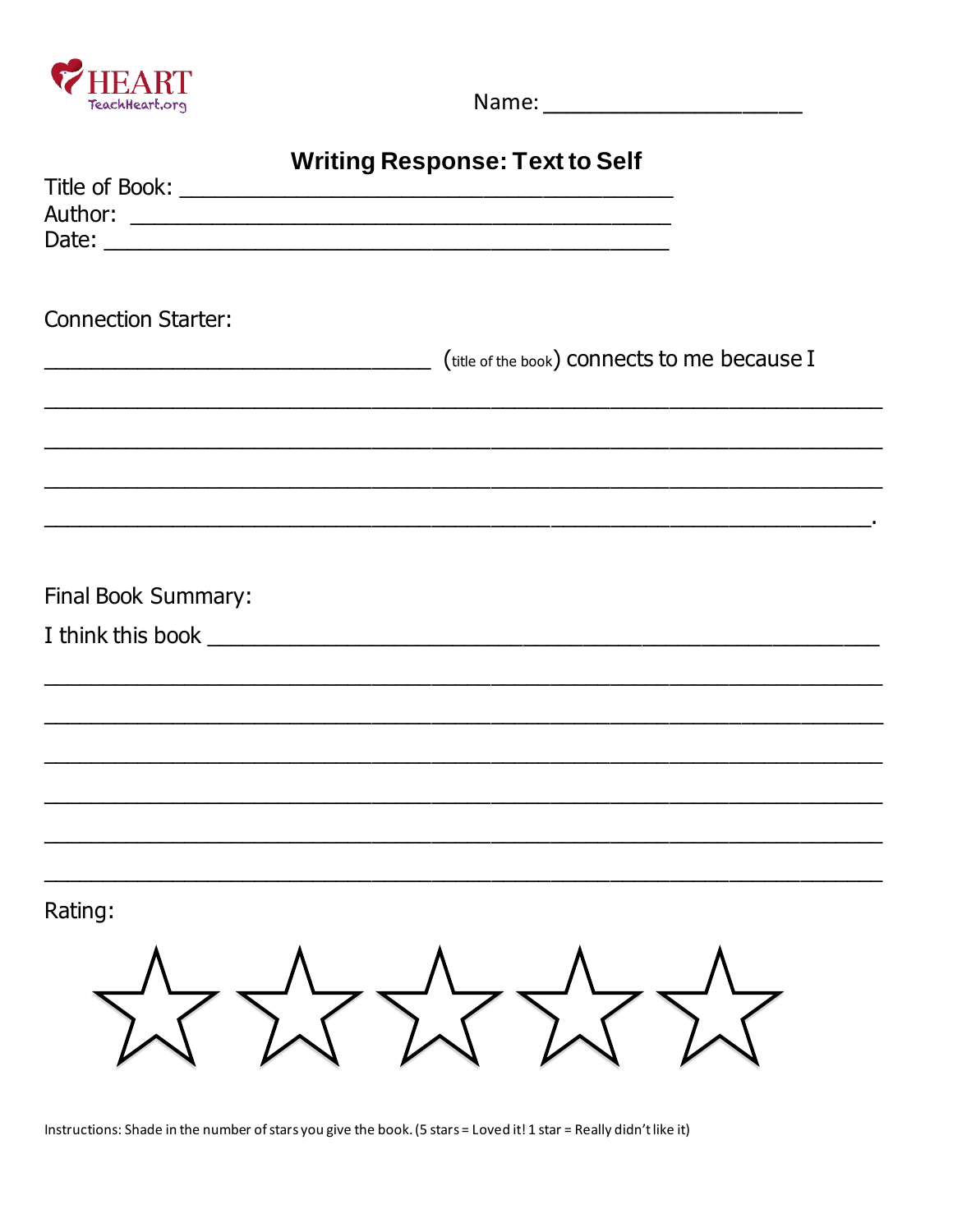

# **Writing Response: Text to Text**

| <b>Connection Starter:</b> |                                                                                                                      |
|----------------------------|----------------------------------------------------------------------------------------------------------------------|
|                            |                                                                                                                      |
|                            |                                                                                                                      |
|                            |                                                                                                                      |
|                            |                                                                                                                      |
|                            |                                                                                                                      |
|                            |                                                                                                                      |
|                            | ,我们也不会有什么。""我们的人,我们也不会有什么?""我们的人,我们也不会有什么?""我们的人,我们也不会有什么?""我们的人,我们也不会有什么?""我们的人                                     |
|                            |                                                                                                                      |
| Final Book Summary:        |                                                                                                                      |
|                            |                                                                                                                      |
|                            |                                                                                                                      |
|                            |                                                                                                                      |
|                            | <u> 1989 - Johann Stoff, amerikan bernama di sebagai bernama di sebagai bernama di sebagai bernama di sebagai be</u> |
|                            |                                                                                                                      |
|                            |                                                                                                                      |
|                            |                                                                                                                      |
|                            |                                                                                                                      |
|                            |                                                                                                                      |
|                            |                                                                                                                      |
| Rating:                    |                                                                                                                      |
|                            |                                                                                                                      |
|                            |                                                                                                                      |
|                            |                                                                                                                      |
|                            |                                                                                                                      |
|                            |                                                                                                                      |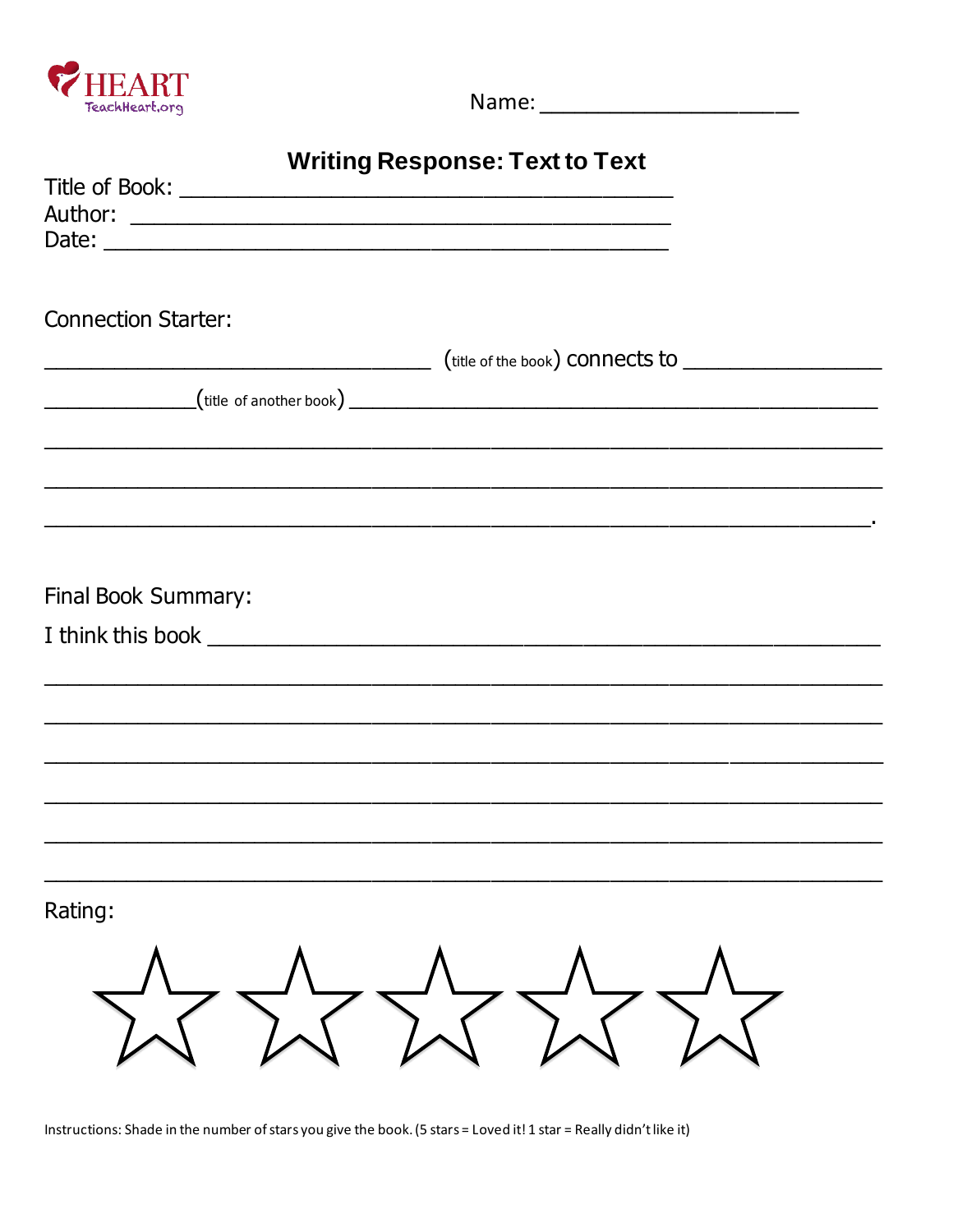

### **Writing Response: Text to World**

| <b>Connection Starter:</b> |                                                                                                                      |
|----------------------------|----------------------------------------------------------------------------------------------------------------------|
|                            |                                                                                                                      |
|                            | (title of the book) connects to the world because                                                                    |
|                            |                                                                                                                      |
|                            |                                                                                                                      |
|                            |                                                                                                                      |
|                            |                                                                                                                      |
|                            | <u> 1980 - Jan James James James James James James James James James James James James James James James James J</u> |
|                            |                                                                                                                      |
| Final Book Summary:        |                                                                                                                      |
|                            |                                                                                                                      |
|                            |                                                                                                                      |
|                            |                                                                                                                      |
|                            |                                                                                                                      |
|                            |                                                                                                                      |
|                            |                                                                                                                      |
|                            |                                                                                                                      |
|                            |                                                                                                                      |
|                            |                                                                                                                      |
| Rating:                    |                                                                                                                      |
|                            |                                                                                                                      |
|                            |                                                                                                                      |
|                            |                                                                                                                      |
|                            |                                                                                                                      |
|                            |                                                                                                                      |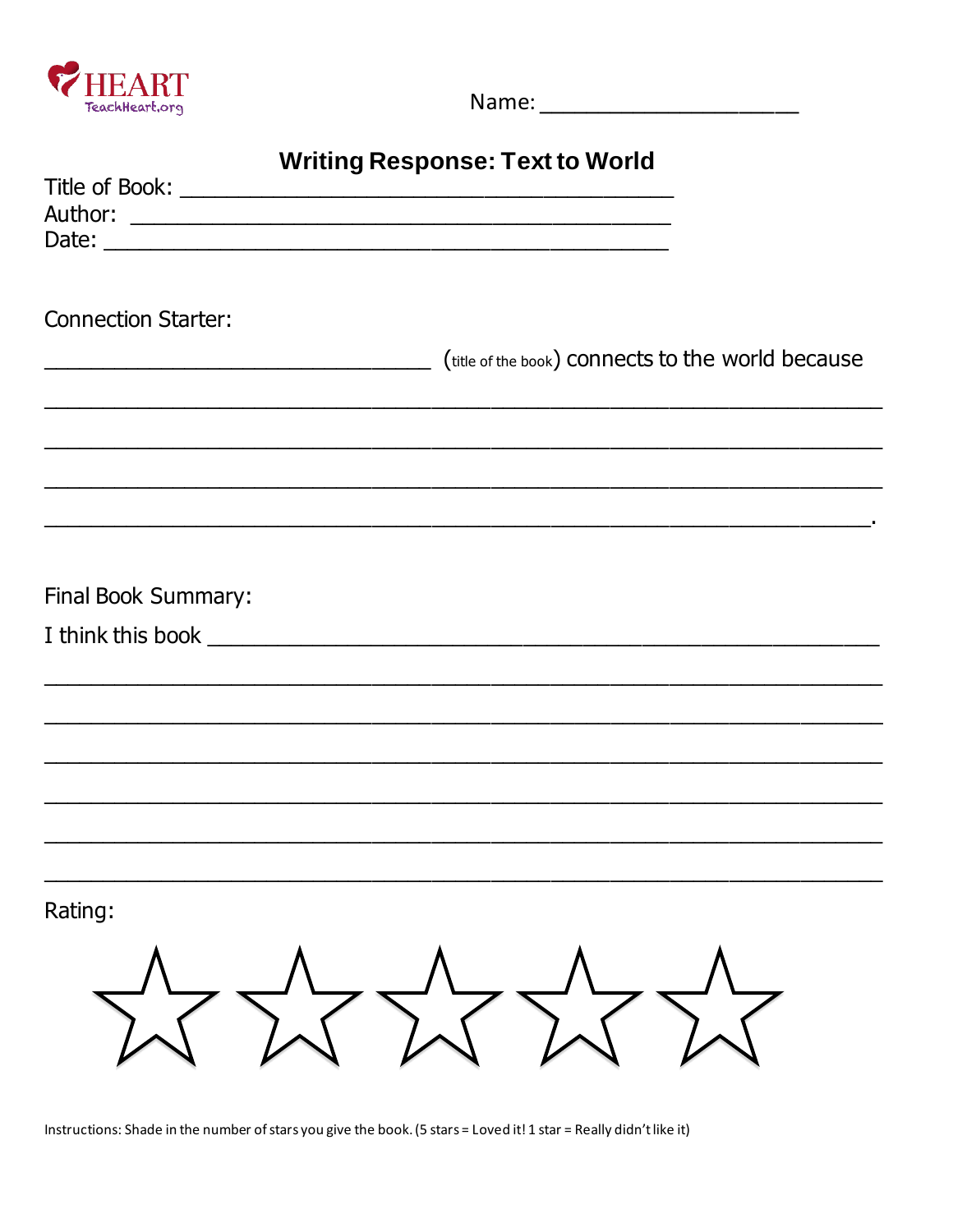

#### **Writing Response: Character Response**

| Date:                                                     |  |  |
|-----------------------------------------------------------|--|--|
|                                                           |  |  |
| <b>Opinion Starter:</b>                                   |  |  |
|                                                           |  |  |
|                                                           |  |  |
| <u> 1989 - Johann Stoff, amerikansk politik (f. 1989)</u> |  |  |
|                                                           |  |  |
|                                                           |  |  |
|                                                           |  |  |
| Final Book Summary:                                       |  |  |
|                                                           |  |  |
|                                                           |  |  |
|                                                           |  |  |
|                                                           |  |  |
|                                                           |  |  |
|                                                           |  |  |
|                                                           |  |  |
|                                                           |  |  |
| Rating:                                                   |  |  |
|                                                           |  |  |
|                                                           |  |  |
|                                                           |  |  |
|                                                           |  |  |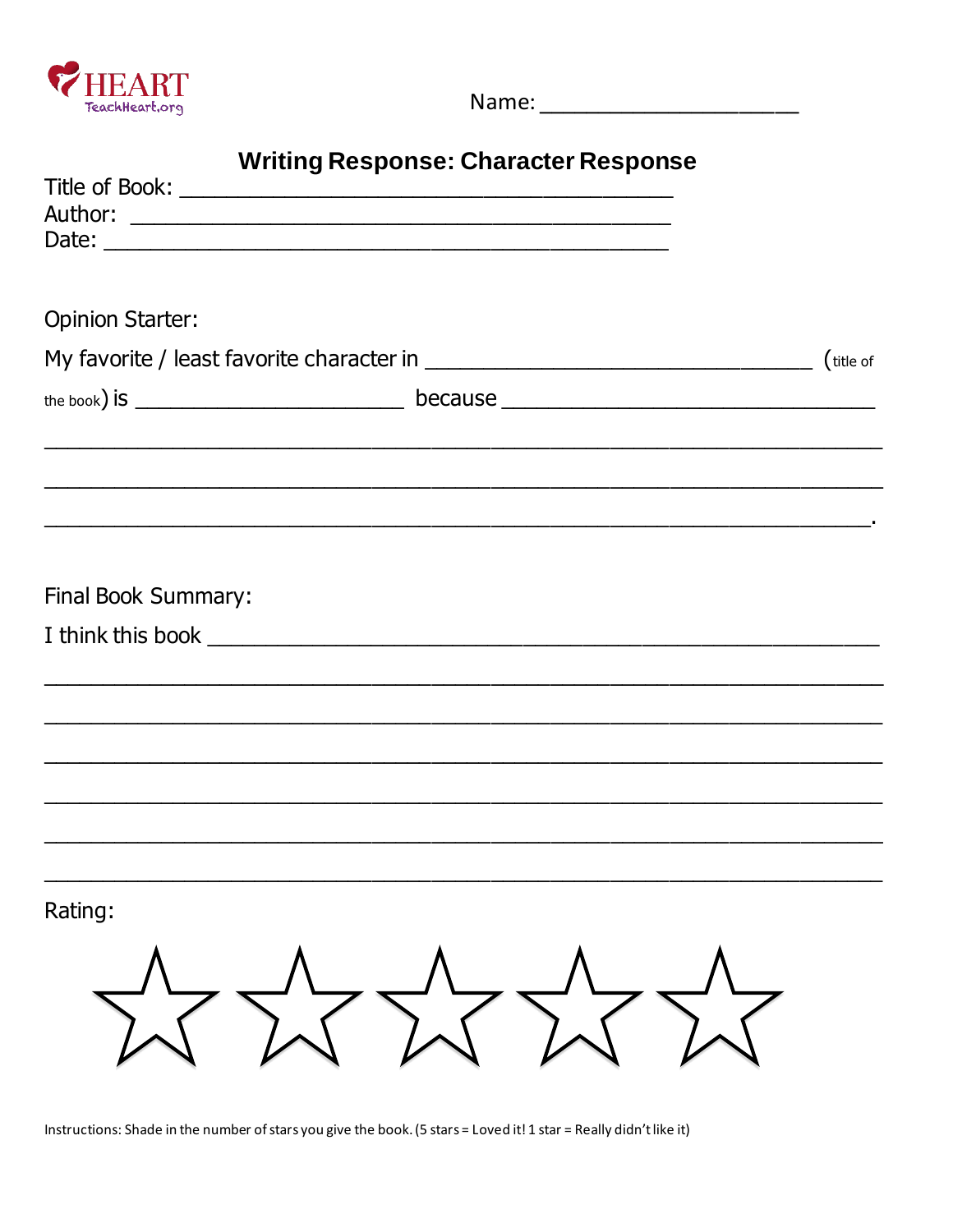

# **Writing Response: Opinion Starter**

| <b>Opinion Starter:</b> |                                                                                  |
|-------------------------|----------------------------------------------------------------------------------|
|                         |                                                                                  |
|                         | (use an adjective to describe the book). I WOUld / WOUld not                     |
|                         |                                                                                  |
|                         |                                                                                  |
| Final Book Summary:     |                                                                                  |
|                         |                                                                                  |
|                         | ,我们也不会有什么?""我们的人,我们也不会有什么?""我们的人,我们也不会有什么?""我们的人,我们也不会有什么?""我们的人,我们也不会有什么?""我们的人 |
|                         |                                                                                  |
|                         |                                                                                  |
|                         |                                                                                  |
| Rating:                 |                                                                                  |
|                         |                                                                                  |
|                         |                                                                                  |